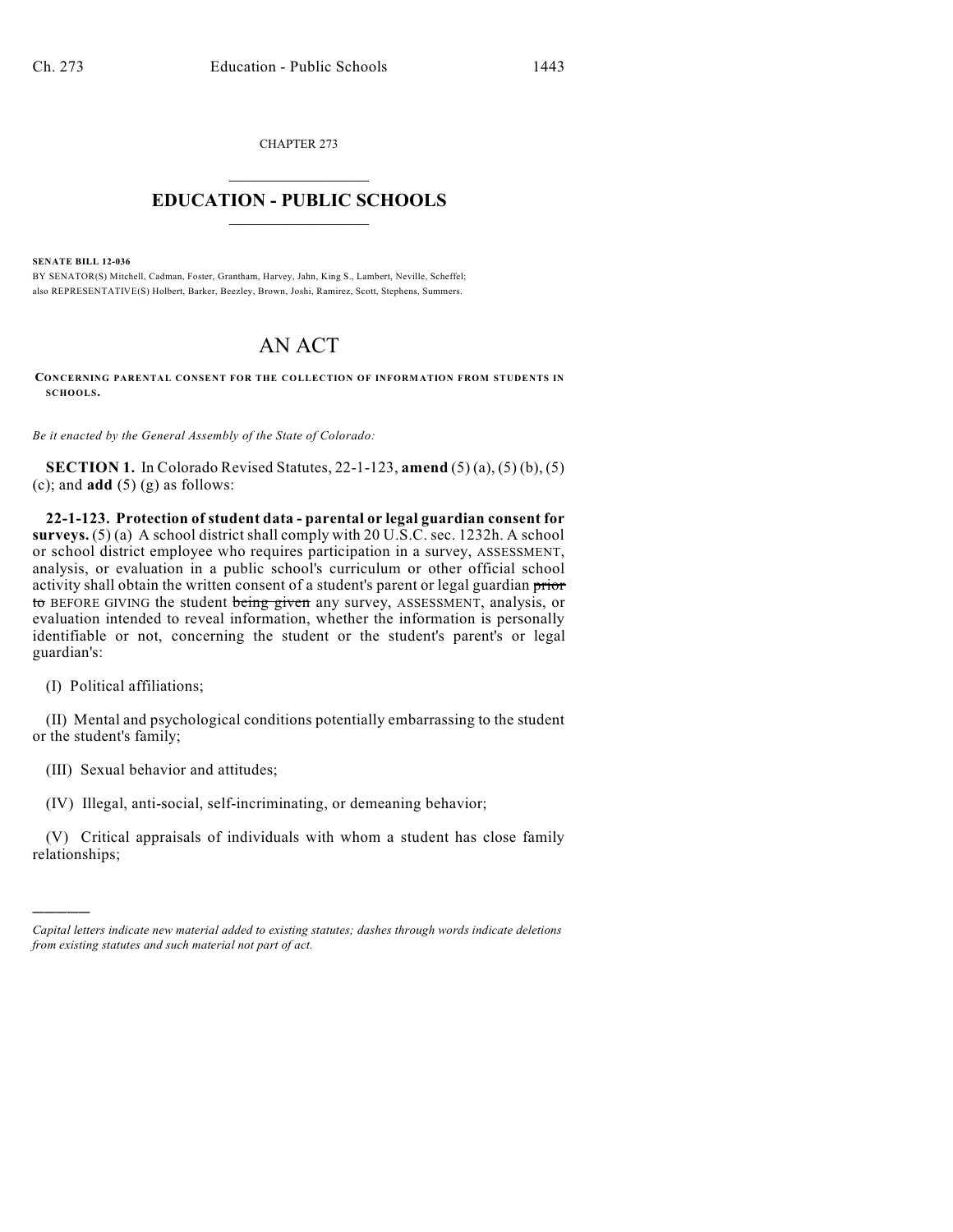(VI) Legally recognized privileged or analogous relationships, such as those of lawyers, physicians, and members of the clergy; or

(VII) Income, except as required by law;

(VIII) SOCIAL SECURITY NUMBER; OR

(IX) RELIGIOUS PRACTICES, AFFILIATIONS, OR BELIEFS.

(b) The requirement of written consent pursuant to this subsection  $(5)$  shall apply APPLIES throughout a public school's curriculum and otherschool activities; EXCEPT THAT THE REQUIREMENT OF WRITTEN CONSENT DOES NOT APPLY TO A STUDENT'S PARTICIPATION IN AN ASSESSMENT ADMINISTERED PURSUANT TO SECTION 22-7-407 OR 22-7-409 OR PART 10 OF ARTICLE 7 OF THIS TITLE. IN IMPLEMENTING THIS SUBSECTION (5), THE SCHOOL OR SCHOOL DISTRICT AND EMPLOYEES SHALL ENSURE THAT THEIR FIRST RESPONSIBILITY IS TO STUDENTS AND THEIR PARENTS AND SHALL ALLOW ONLY MINIMAL USE OF STUDENTS' ACADEMIC TIME BY INSTITUTIONS, AGENCIES, OR ORGANIZATIONS OUTSIDE THE SCHOOL OR SCHOOL DISTRICT TO GATHER INFORMATION FROM STUDENTS.

(c) Written consent pursuant to this subsection (5) is valid only if THE SCHOOL DISTRICT HAS GIVEN a parent or legal guardian has first been given written notice of the survey, ASSESSMENT, analysis, or evaluation, by the school district HAS MADE A COPY OF THE DOCUMENT AVAILABLE FOR VIEWING AT CONVENIENT LOCATIONS AND TIMES, and has been afforded GIVEN THE PARENT OR LEGAL GUARDIAN at least two weeks, after receipt of such THE WRITTEN notice, to obtain written information concerning:

(I) Records or information that may be examined and requested in the survey, analysis, or evaluation;

(II) The means by which the records or information shall be examined reviewed, or disseminated;

(III) The means by which the information is to be obtained;

(IV) The purposes for which the records or information is needed;

(V) The entities or persons, regardless of affiliation, who will have access to the information; and

(VI) A method by which a parent or legal guardian of a student can grant or deny permission to access or examine the records or information.

(g) NOTHING IN THIS SUBSECTION (5) LIMITS THE ABILITY OF A SCHOOL DISTRICT TO ADMINISTER A SUICIDE ASSESSMENT OR THREAT ASSESSMENT.

**SECTION 2. Act subject to petition - effective date.** This act takes effect at 12:01 a.m. on the day following the expiration of the ninety-day period after final adjournment of the general assembly (August 8, 2012, if adjournment sine die is on